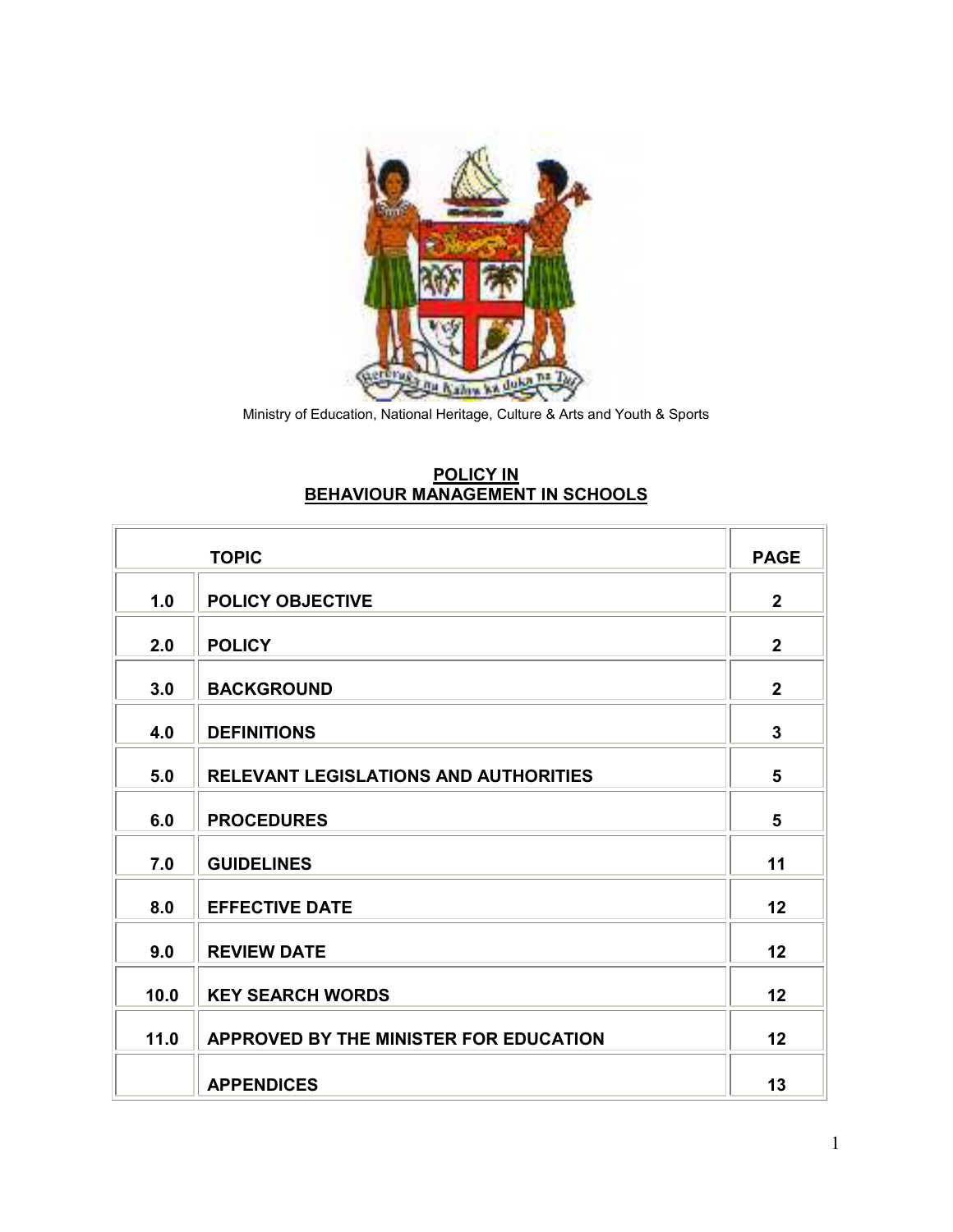# **1.0 POLICY OBJECTIVE**

The purpose of this policy is to institute a framework to guide schools and the Ministry of Education, National Heritage, Culture & Arts and Youth & Sports (MoE) manage student offences and indiscipline. It establishes clear expectations for appropriate students' behaviour and consequences if breach of the school code of ethics occurs. The policy also ensures that discipline procedures will eliminate expulsion from schools and that all students will go through a reform process at various levels both internal and external to the school system so that when the 12 years of basic education is completed, school graduates become better members of society.

# **2.0 POLICY**

- 2.1 The Head Teacher/Principal shall create and maintain a safe and conducive learning environment for the effective management of student behaviour.
- 2.2 The Head Teacher/Principal shall develop a school based Behaviour Management Policy which reflects the full intent of the MoE Policy.
- 2.3 The school Head Teacher/Principal in liaison with the District Education Office (MoE) shall work with parents and the community to help address behavioural management issues in schools.
- 2.4 The school Head Teacher/Principal shall use approaches which:
	- i. help promote pro-social behaviour, student safety and development together with the realization of self-discipline
	- ii. are preventative in nature
	- iii. focus on early intervention, and
	- iv. outline procedures for the management of ongoing or serious misbehaviour.

# **3.0 BACKGROUND**

#### **3.1 Introduction**

"Students cannot learn well if they are in an environment that induces fear – fear of teachers or fear of other students" (Report of the Fiji Islands Education Commission, 2000:104). In highlighting one of its National Goals for Education 2006 – 2015, the Suva Declaration (2005:4) also pointed out that *"the school is central to the teaching and learning process. To provide a safe environment that enhances effectiveness, schools must safeguard against external pressures".* 

Schooling in Fiji is concerned with the initiation of students into worthwhile activities. Given the premise that social security forms an integral part of the school life, students need to have an environment that:

a. promotes pro-social behaviour and positive social interactions amongst staff and students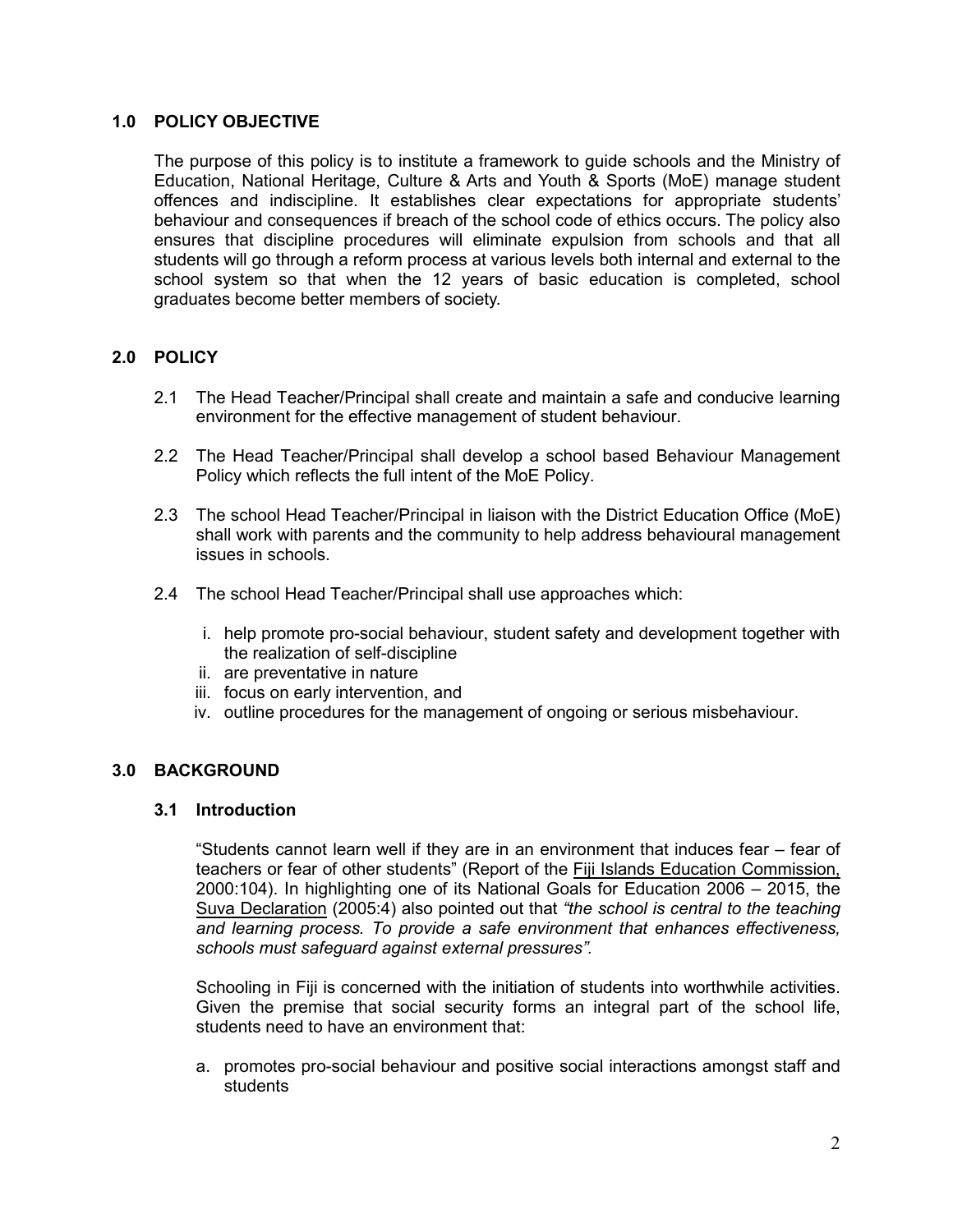- b. provides opportunities for students to learn and exhibit appropriate social behaviours and self- discipline
- c. encourages appropriate and fair corrective measures for students who display inappropriate behaviours.
- d. sustains pro-social behaviour at all levels and at all times.

Studies have also suggested that incidences of bullying and violence in schools have been linked to behaviour management problems in schools in Fiji.

## **3.2 Rationale**

The diverse composition of students in classrooms based upon social, economic and geographical disparity has resulted in students having differences of ideas amongst each other. The lack of effective communication processes in place together with language barriers has further linked students to behavioural management issues in schools. Thus, having a Behavioural Management policy in place helps create effective networks in understanding students better and engaging with them together with the parents and the community in formulating measures to help address issues related to behavioural management in Fiji schools.

Presently, people admit that the 'old methods' have become archaic and with the complete abolishment of corporal punishment by law, teachers have become frustrated and the isolated incidences of physical abuse will continue unless a new policy in managing student misbehaviour is put into place. It is therefore imperative that schools work in close association with their communities and in consultation with relevant stake holding organizations or authorities to develop a policy to manage the behaviour of students in a firm and consistent manner with a sound and unified approach.

# **4.0 DEFINITIONS**

#### **4.1 Behaviour management**

- refers to the strategies used to regulate and promote certain desired behaviour amongst children in school.

#### **4.2 Breach of school discipline**

- refers to disciplinary actions that lead to the violation of certain rules and standards set by the school.

# **4.3 Bullying**

- refers to the repeated misuse of power, either physical or intellectual by an individual or a group of individuals onto another less powerful person. This may be physical, verbal, relational, cyber and psychological. Teasing or fighting between peers is not necessarily bullying, unless it occurs repeatedly to the same student.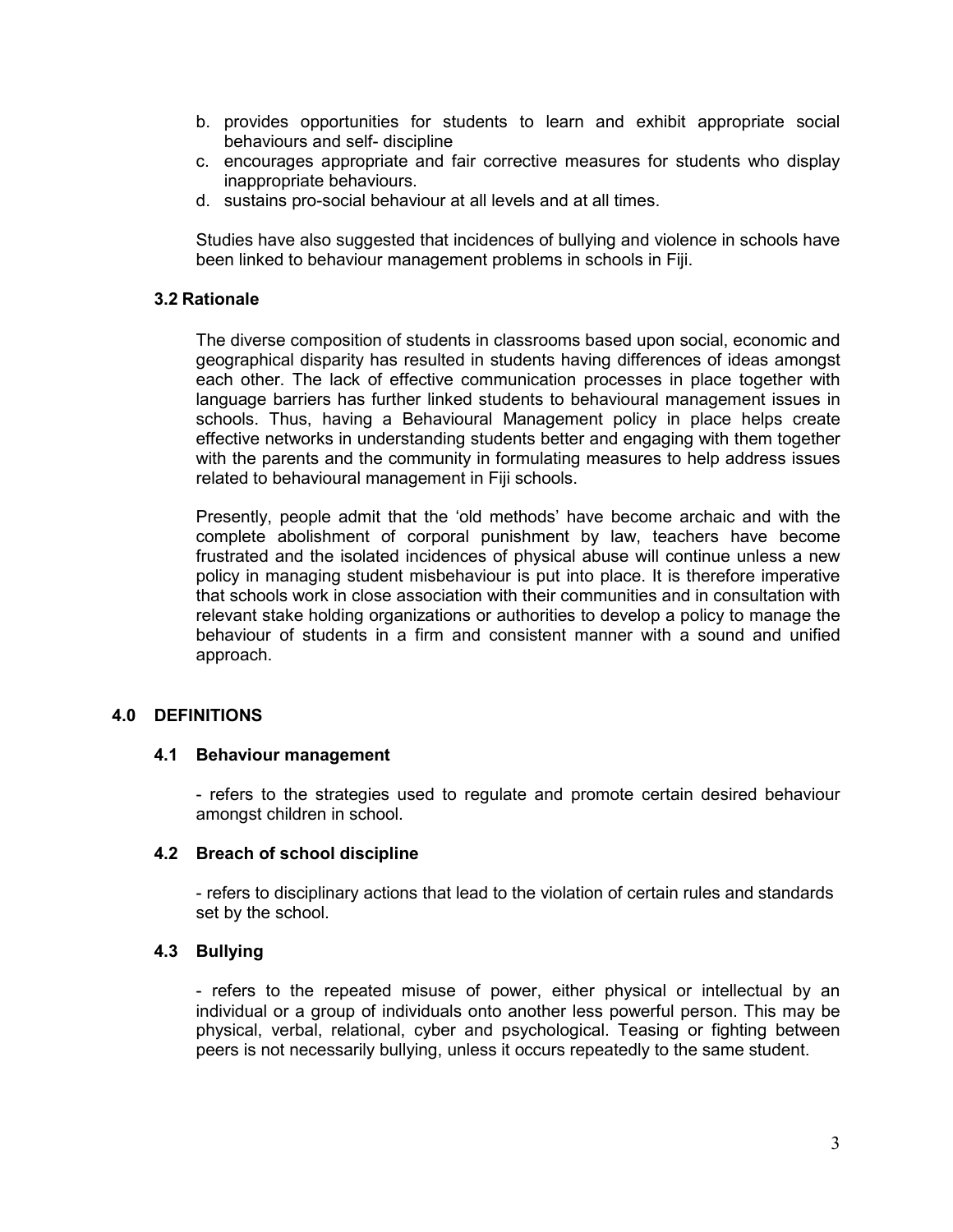# **4.4 Bystander**

- refers to someone who sees the bullying or knows that it is happening to someone else.

### **4.5 Code of Conduct**

- are the set guidelines and the rules governing the proper conduct of a student in school.

## **4.6 Cyber bullying**

- involves the use of information and communication technologies such as e-mail, text messages, instant messages, and web sites to engage in the bullying of other individuals or groups of people.

## **4.7 Early intervention**

- refers to the early diagnosis of the behavioural problem(s) and putting in place some proactive measures to help correct the negative behaviour of the child

## **4.8 Harassment**

- involves using offensive, abusive, or intimidating behaviour that is directed at individuals or group/s for either perceived or real attributes. It includes gender, religious, age, race, and sexuality based harassment.

#### **4.9 Inappropriate behaviour**

- is any behaviour that violates the code of ethics set for students. Behaviour that adds to and / or cause any sort of harm to the child is referred to as inappropriate behaviour.

### **4.10 Parent**

- are any biological or foster mother and father for the child

#### **4.11 Procedural fairness**

- a process that demonstrates procedural fairness is one in which:
- a. decision makers act fairly and provide reasons for decisions;
- b. the person affected is given a fair hearing;
- c. all parties to a matter have an opportunity to put their case; and
- d. all relevant arguments are considered and irrelevant arguments are excluded.

# **4.12 Serious breach of school discipline**

- refers to disciplinary actions that lead to the violation of certain rules and standards set by the ministry.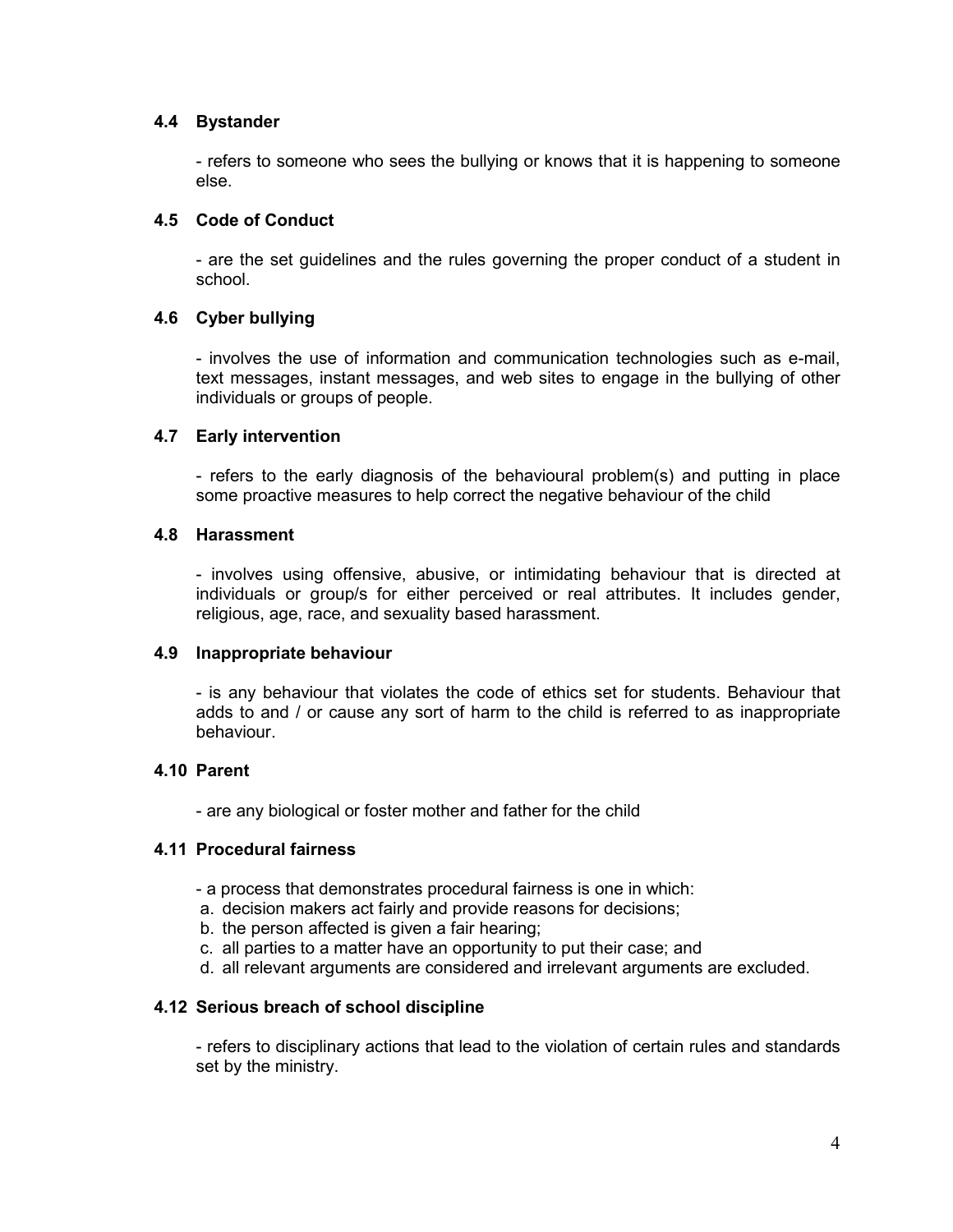# **5.0 RELEVANT LEGISLATION OR AUTHORITY**

- 5.1 Education Act, 1978 Parts IX XI
- 5.2 Part 2, Section 6 (1) (14) Public Service Code of Conduct
- 5.3 Compulsory Education Act, 2000
- 5.4 Draft Child Protection Policy 2010
- 5.5 Customer Services at the Ministry of Education and Schools Policy 2010

## **6.0 PROCEDURES**

## **6.1 SCHOOL BEHAVIOUR MANAGEMENT PLANNING**

Head Teachers and Principals will establish 2 school disciplinary committees and plan for the effective management of student behaviour which will be documented. The document will outline the approach to creating a safe and positive learning environment and early intervention procedures, which is sighted/understood and signed by the parents/guardians and students upon enrolment. It should also focus on optimising teaching and learning experiences for all students including both the positive and preventative approaches to managing student behaviour as well as the appropriate use of consequences and sanctions.

The Head Teacher/Principal will develop procedures which contain the following:

- a. A code of conduct developed collaboratively with larger cross sections of the community and endorsed by the school committee (**Appendix B**)
- b. An outline of the rights and responsibilities of the school community (**Appendix C**)
- c. A description of pro-active strategies in place to establish and maintain a safe and supportive culture in a positive learning environment.
- d. Processes to prevent and manage all forms of bullying (see 8.3)
- e. Descriptions of the types of behaviours which will be considered a breach of school discipline that have been determined in collaboration with the disciplinary committee established by the Head Teacher/Principal.
- f. A description of the range of processes that will apply when student behaviour is disruptive and constitute a breach of school discipline. The following elements need to be taken into consideration:
	- f.i Enabling the child to reason out the causes and the effects of the action
	- f.ii Counselling by teachers and school counsellors
	- f.iii Involving parents to solicit their cooperation in helping address the issue without causing embarrassment to the child.
- g. Details of assistance available to staff, students and parents.
- h. A communication strategy that will ensure that all staff, students and members of the school community are aware of and understand the schools behaviour management processes
- i. An outline of the processes in place to ensure the school's behaviour management plan is monitored and reviewed regularly.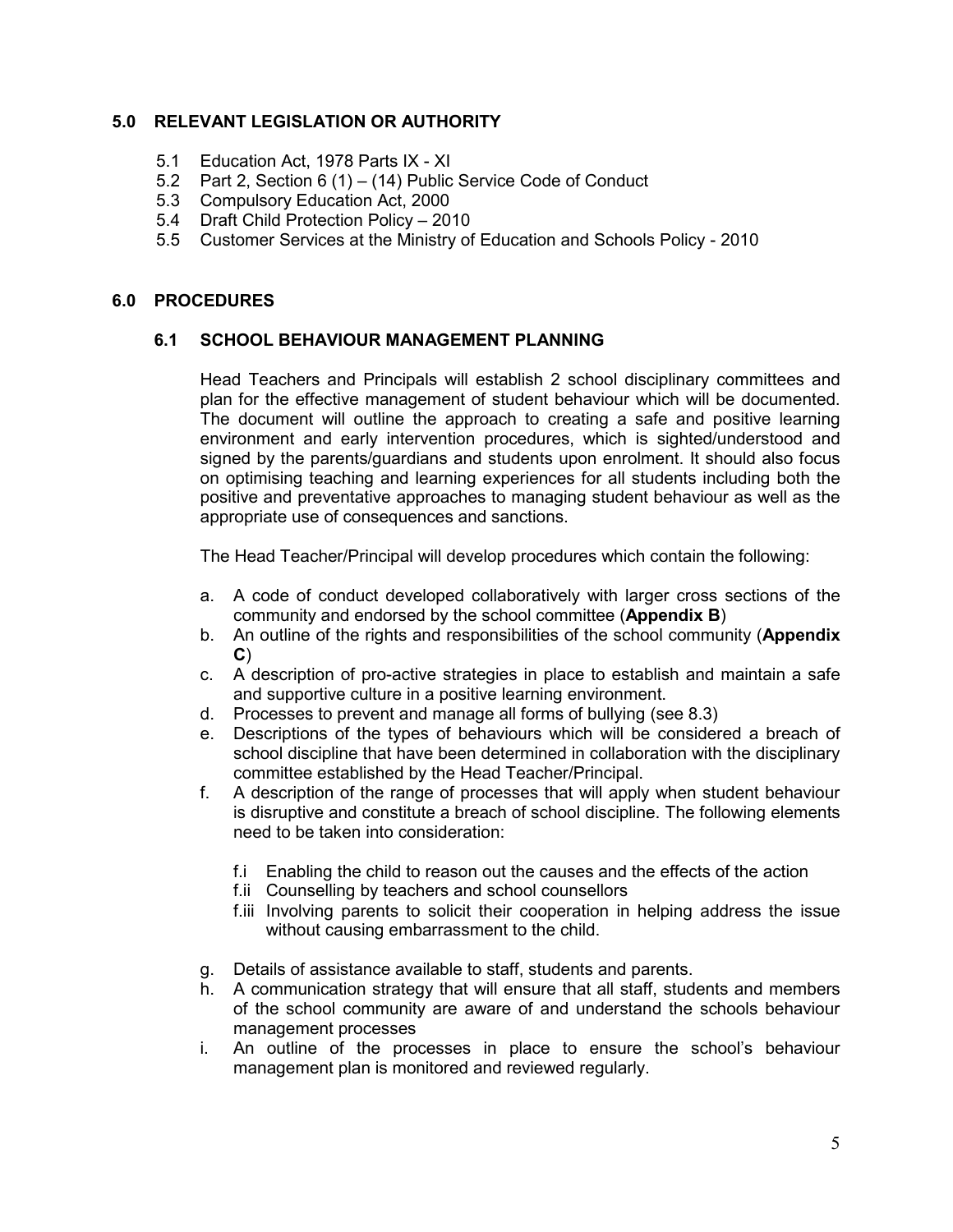## **6.1.1 ESSENTIAL ELEMENTS WITHIN SCHOOL BEHAVIOUR MANAGEMENT PLANNING**

The following elements must be considered in dealing with behaviour management in schools:

- i. Use of moral and virtues programmes in addressing behavioural problems in students.
- ii. Use of mother tongue as an alternative to dealing with behavioural issues.
- iii. Using school counsellors to address children's behavioural issues though values may cut across all subjects in classrooms.
- iv. Having an out-reach programme for the community that includes the parents and community members such as "*talatalas*", "pundits" and pastors to create a cultural awareness amongst students.

## **6.1.2 Schools Disciplinary Committees**

**6.1.2.1** There will be two Disciplinary Committees dealing with behaviour issues in school namely the Internal Disciplinary Council and the External Disciplinary Council.

## **6.1.2.1.1 Internal Disciplinary Council**

- a. Assist the Head Teacher/Principal in developing the school's Code of Conduct and appropriate consequences for breaches (**Appendix A**) of the school's code of conduct
- b. chaired by the Vice Principal/Assistant Head Teacher and membership to be selected from the teachers
- c. All students who commit an offence or have discipline problems that are classified as serious will appear before the school's Disciplinary Council
- d. The Disciplinary Council will investigate the students who appear before it and find out the root cause of their indiscipline or offence;
- e. In certain cases the offence may be a one off or done on the spur of the moment, while in others indiscipline may be habitual;
- f. The Disciplinary Council will make suitable recommendations to the principal but none of the recommendations will be for expulsion;

The recommendations could be for the following:

- 1. some form of punishment to be performed in school in the case of an offence
- 2. counseling by the school counselor or any member of the staff
- 3. Suspension for a period of not more than 2 weeks or 10 school days;
- 4. Mentoring by a member of staff;
- 5. Referral to the External Disciplinary Council.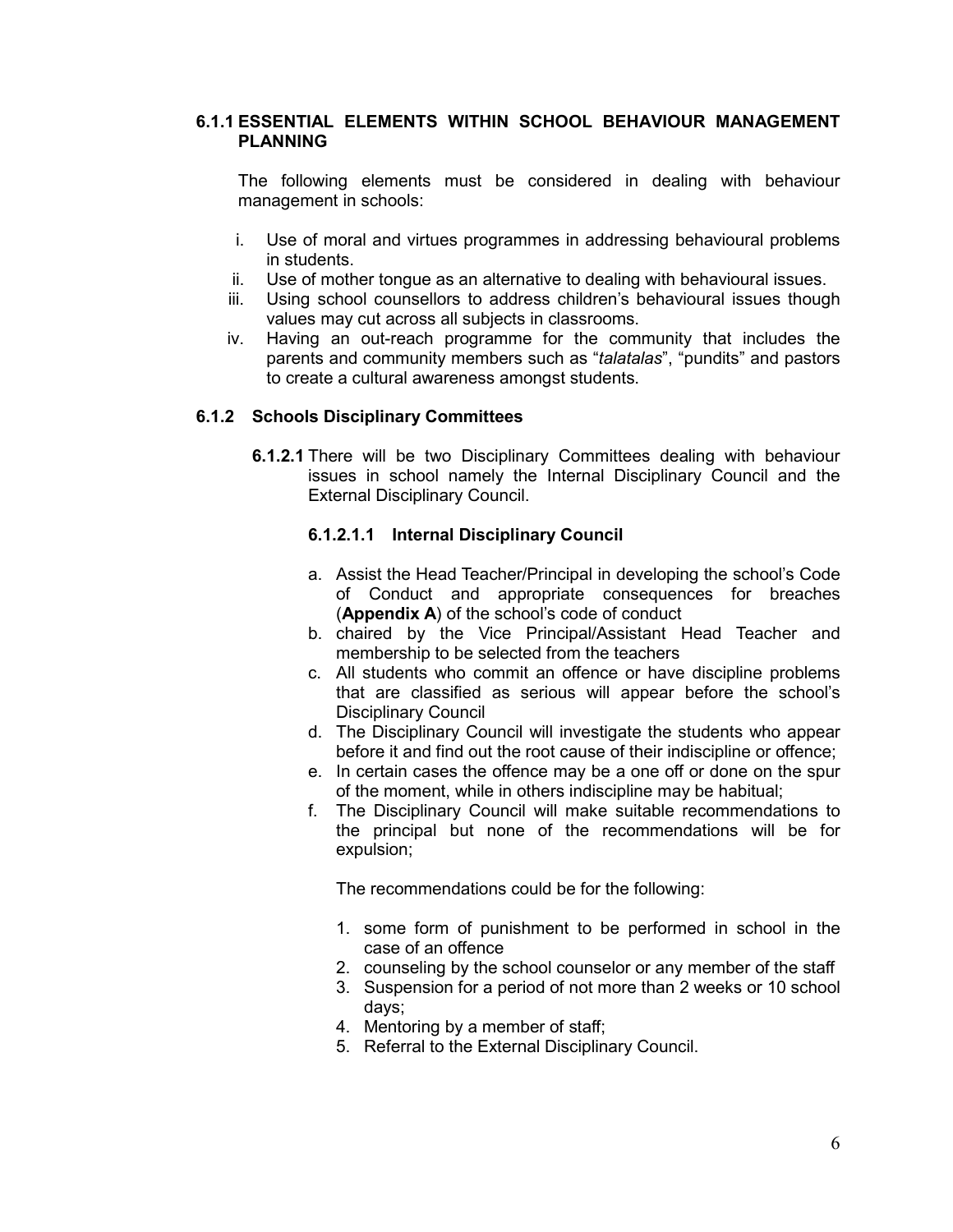# **6.1.2.1.2 External Disciplinary Council**

- a) Chaired by the District Senior Education Officer Secondary or Primary (whichever applies) and to be made up of external school stakeholders including a PTA representative, Social Welfare, student's religious body representative, Old Scholars' representative and the Principal/Head Teacher (secretariat).
- b) But for schools in the islands, apart from Viti Levu, Vanua Levu Taveuni and Ovalau, the Chair shall be the Head Teacher or Principal of another school within the district or any government representative on the island.
- c) This council will be convened upon the advice of the Principal/Head Teacher to hear and resolve cases beyond the Internal Disciplinary Council's powers.
- d) The council's secretariat shall advice the Permanent Secretary of the council's recommendations.
- e) Apart from the secretariat, the advice to the Permanent Secretary must include the other council members' signatures.

# **6.1.3 PREVENTING AND MANAGING BULLYING**

School Head Teachers and Principals must have plans to address the problem of bullying in school. This includes a justification on:

- a. A statement outlining the school's commitment to prevent and manage bullying in school.
- b. A whole school approach identifying bullying.
- c. An acknowledgement on ways to work together to prevent bullying in school and that everyone in the community has a role to play in addressing the problem of bullying in school
- d. The ministry's common understanding of bullying issues include:
	- d.i The definition of bullying
	- d.ii An explanation of the types of bullying
	- d.iii The roles of bully, bully-victims and bystanders; and
	- d.iv The use of terminology

Appropriate measures to be developed in addressing the problem of bullying include:

- 1) Adopting a whole school approach in addressing bullying problems in school
- 2) Targeted early intervention;
- 3) Intervention for bullying incidents; and
- 4) Developing anti–bullying policies for schools
- 5) Processes to review and monitor the schools strategy to prevent and manage bullying.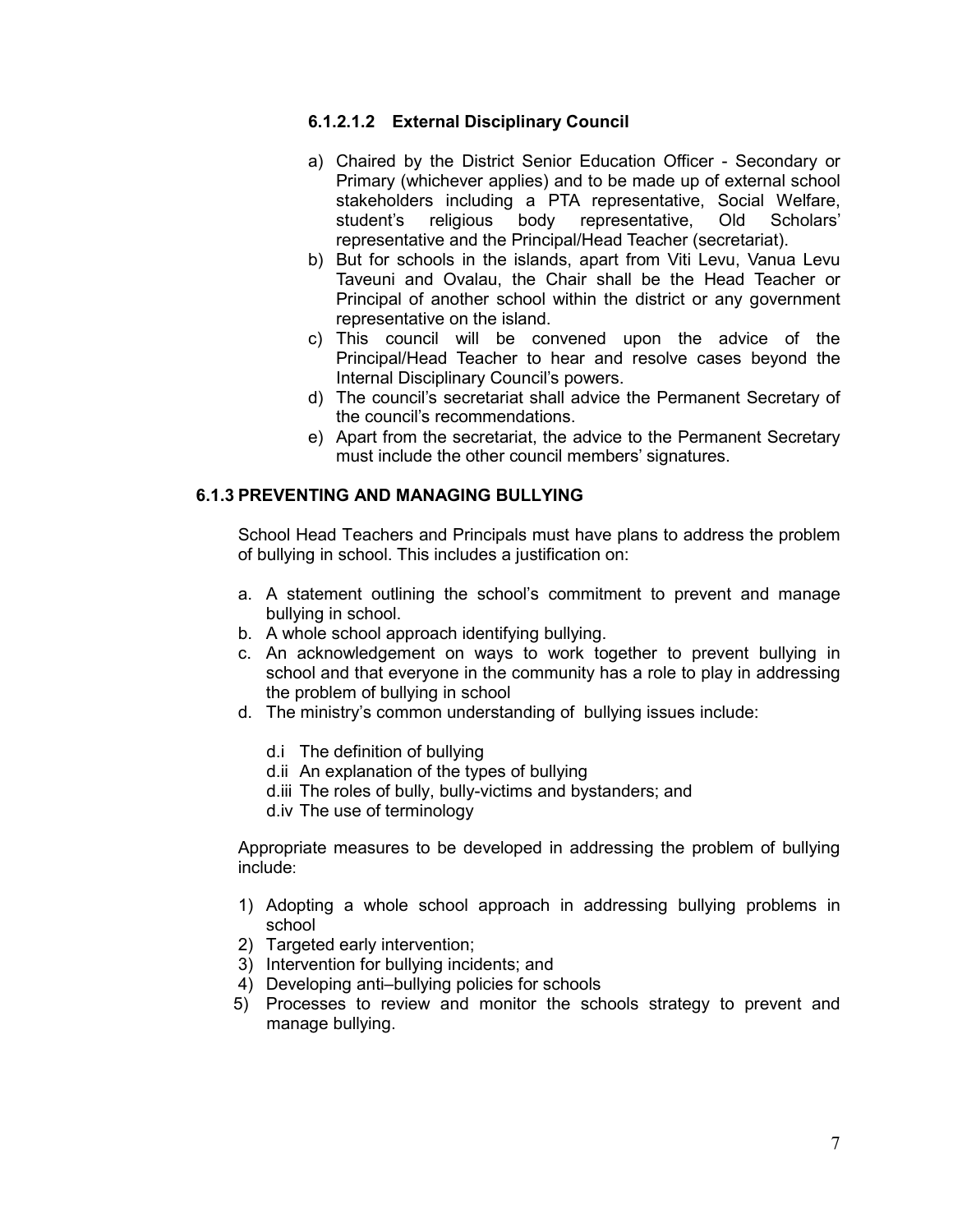# **6.1.4 MANAGEMENT OF STUDENT MOBILE PHONES**

Mobile phones are becoming a noticeable feature in Fiji schools. While some parents provide these phones for social security and communication purposes, teachers and other students must not be disturbed through the use of mobiles in classrooms.

Head Teachers and Principals must:

- 6.1.3.1 Place conditions on the use of mobile phones by all students at the school
- 6.1.3.2 Formulate an order stating that all student mobile phones are to be switched off and not used in classrooms; and
- 6.1.3.3 Make an announcement to classes; a school assembly; or in a written circular or other school publication regarding this order.

# **6.2 MANAGING BREACHES OF SCHOOL DISCIPLINE**

Effective school discipline and behaviour management plans will include the use of appropriate consequences for breaches of the school's code of conduct. Staff must consider the use of consequences as part of an educative and restorative process. When staff are considering the use of consequences for the management of behaviour the following procedures will apply.

# **6.2.1 DETAINING STUDENTS AFTER SCHOOL**

Regardless of the duration of the detention, staff will ensure that detention only takes place when:

- 6.2.1.1 parents have been contacted to inform them of the reasons for, and the duration of, the detention; and
- 6.2.1.2 the parent and the staff member have agreed on the way the student will return to the parent's care following the detention.
- 6.2.1.3 If duty of care requirements cannot be met, an alternative sanction needs to be imposed.
- 6.2.1.4 Staff must keep records of the use of detention. These will include the date and time of the detention and the length of the detention.

# **6.2.2 WITHDRAWAL OF STUDENTS FROM CLASSROOMS**

- 6.2.2.1 Withdrawal of students from classrooms is a planned strategy to deescalate disruptive behaviour and for the safety of other students and be considered only when it:
	- a. is used to provide students exhibiting disruptive behaviour with the opportunity to calm down, and reflect on their own behaviour;
	- b. provides an opportunity to negotiate and plan discipline and behaviour management strategies; and
	- c. provides an opportunity for restorative processes to be implemented.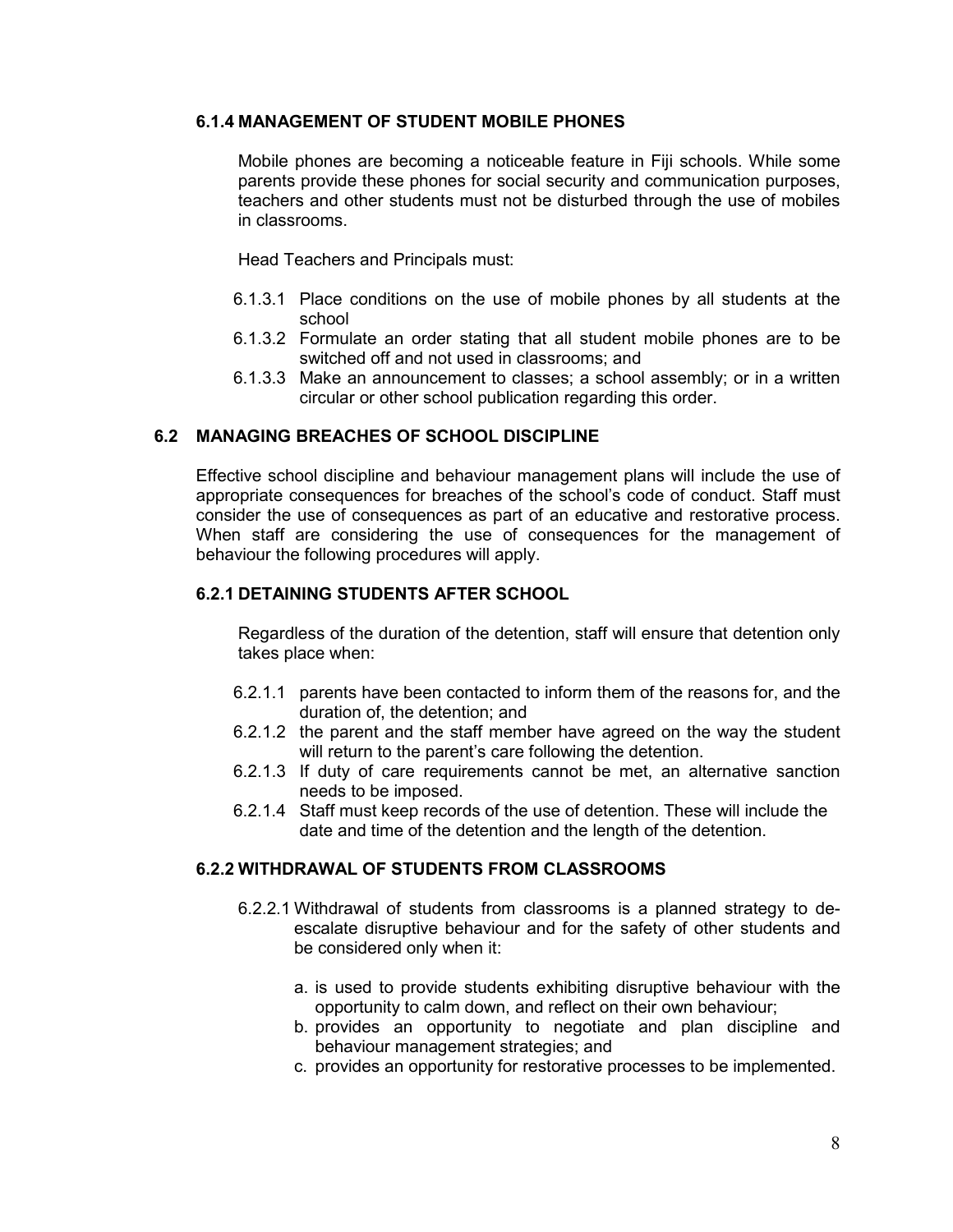- 6.2.2.2 Staff must provide a student withdrawn from classes with opportunities to complete assignments or assessments to fulfil course requirements.
- 6.2.2.3 Staff must supervise students to ensure safety and security requirements are met at all times. Decisions about the withdrawal location, supervision arrangements and the duration of withdrawal must take into account:
	- a. the developmental status of the student; and
	- b. the potential emotional, academic and social impact of such withdrawal on the student.
- 6.2.2.4 Staff must inform parents of their child's withdrawal from the classroom and keep records regarding this process.

#### **6.2.3 MANAGING OTHER RELATED PROBLEMS**

Problems such as Glue sniffing and truancy have a detrimental effect upon the learning process of children. Problems of the above nature need to be analysed procedurally, with proactive actions developed and monitored with the assistance of the family and counsellors as well. Reasoning based on **causes and effect** should be facilitated to enable children to realize the short and the long term effects of such abuses.

# **6.3 SUSPENSION OF A STUDENT FROM SCHOOL**

- A. The maximum period of suspension is between two days and two weeks, depending on the nature of the offence, for a serious breach of school discipline (Grade 1). Suspension on any other grounds are addressed in section 6.3.1
- B. Students must return to school immediately following the end of the suspension period. Planning for the student's return and consultation with parents, if required, must be completed during the time the student is suspended. Conditions cannot be placed on a student's return to school at the end of the suspension period.
- C. The Head Teacher or Principal must not allow a student who is suspended prior to the end of the school day to leave the school grounds until an arrangement to get the student home is agreed to with the student's parent.
- D. Consultation with the student and parents is essential when a student has been suspended from school.
- E. When a student has been suspended for a total of 10 or more days in one school year, the school is required to consider other options.
- F. The district education office will assist the school, family and relevant agencies to formally review all aspects of the student's situation and jointly develop a documented plan. This plan must be monitored and reviewed. Information regarding the suspension must be entered into the school's records system and copied to the district education office.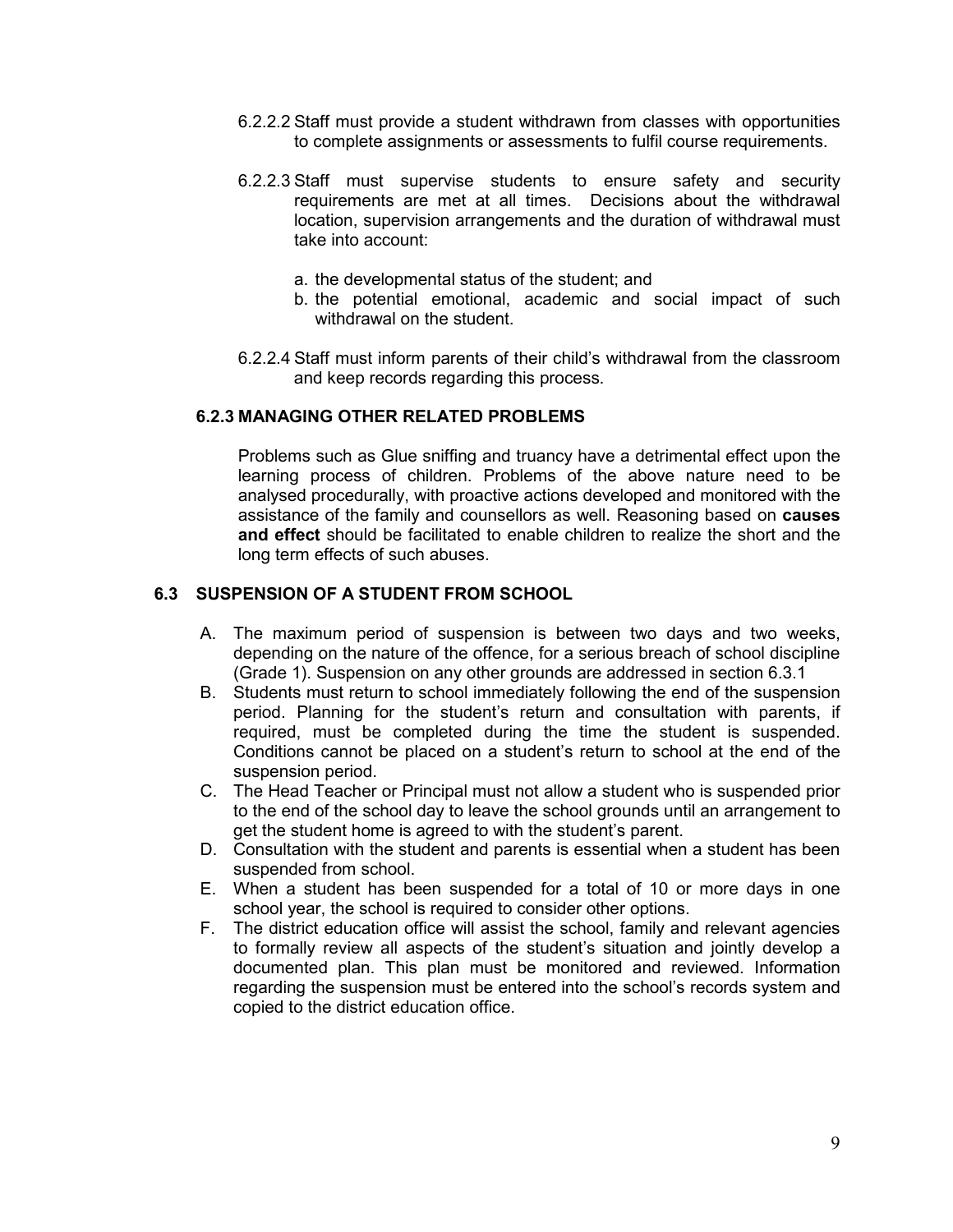# **6.3.1 SUSPENSION FOR BREACH OF SCHOOL DISCIPLINE**

If the Head Teacher or Principal proposes to suspend a student for a breach of school discipline, other than a serious breach of school discipline, the student must be afforded procedural fairness before a decision is made.

The Head Teacher or Principal must:

- a. inform the student and their parent of the reason for the proposed suspension and the intended duration of the suspension; and
- b. provide the student and their parent a reasonable opportunity to respond.

If after considering all of the relevant evidence including explanations from the student and their parent, the Head Teacher or Principal decides that there are sufficient grounds for the student to be suspended, the Head Teacher or Principal must notify the student and their parent in writing of the suspension.

Conditions that are attached to a period of suspension must specify:

- 1. any permission granted for the student to attend school during their period of suspension;
- 2. the school response to a student entering school property without specific permission being given by the Head Teacher or Principal;
- 3. that the parent is responsible for the student during the period of suspension from school; and
- 4. any other specific conditions considered to be necessary by the Head Teacher or Principal

#### . **6.3.2 SUSPENSION FOR A SERIOUS BREACH OF SCHOOL DISCIPLINE**

As soon as practicable after the suspension takes effect, the student must be afforded procedural fairness. The Head Teacher or Principal must:

- a. inform the student and the parent in writing of the reason for, and the intended duration of, the suspension;
- b. provide the student and their parent a reasonable opportunity to show that the student should not have been suspended or that the suspension should not continue; and
- c. inform and copy correspondences of suspension to the district education office.

# **6.3.3 EDUCATIONAL INSTRUCTION FOR A SUSPENDED STUDENT**

Staff must provide any student who is suspended from school for two or more consecutive school days or has accumulated ten days suspension within the year with educational instruction during the period of suspension. Staff must provide a student suspended from school every opportunity to continue with their education programme and fulfil course requirements, including the opportunity to complete assignments or assessments conducted during the period of suspension.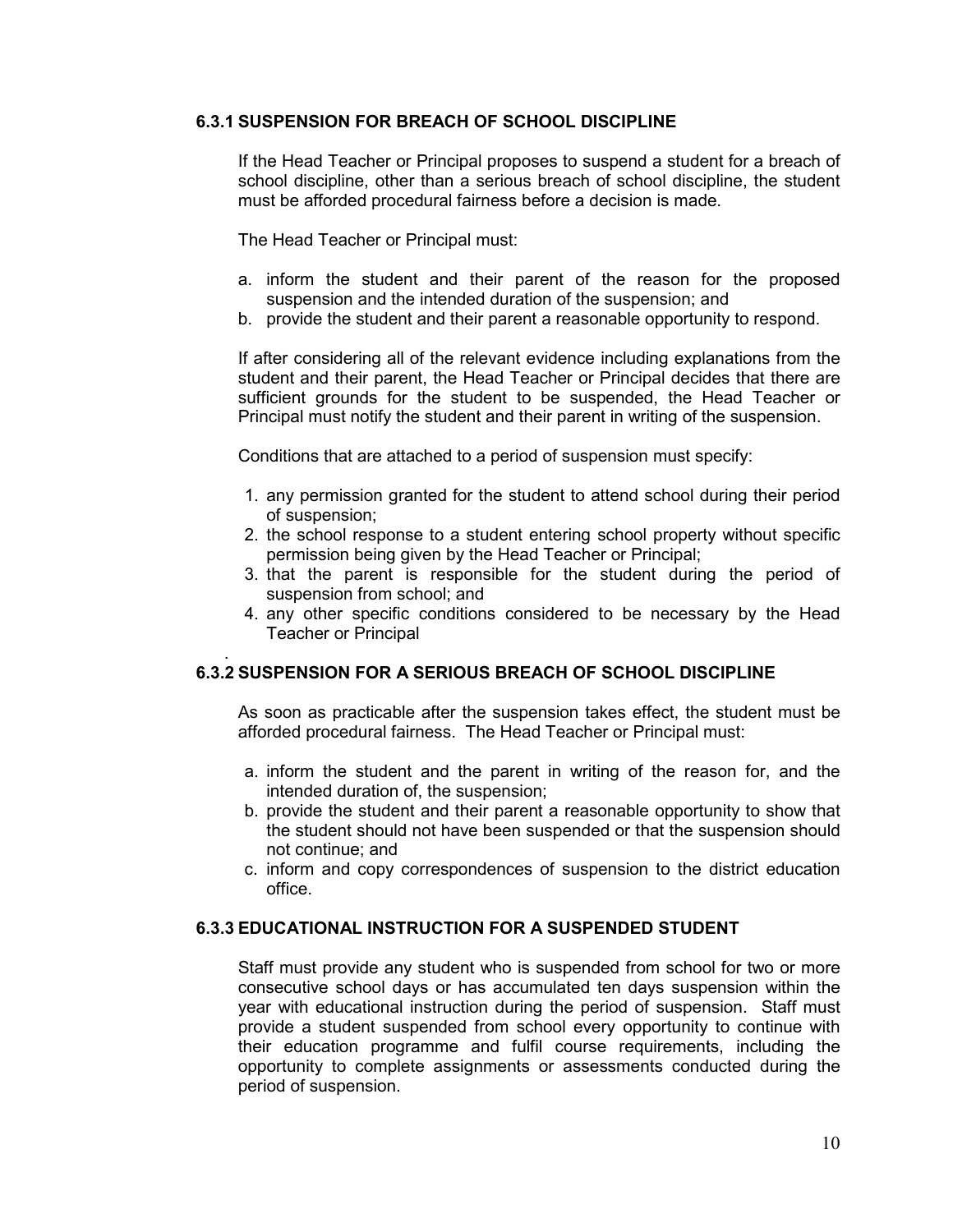# **7.0 GUIDELINES**

- 7.1 Schools need to consult widely with all stakeholders to accommodate cultural, religious and social diversities in the school communities.
- 7.2 Planning should not be prescriptive as all behaviours should be considered within the context in which they occur. For example it would not be appropriate for sanctions which prescribe that all students involved in an incident of physical assault to be given an automatic 2 days suspension.

Sanctions considered should be sensitive to the cultural, religious and social diversities of the school community and also be rehabilitative and not deny the child the opportunity to be engaged in classroom learning and not compromise the safety of the child. For example, sending the child out of the classroom prohibits the child from being involved in classroom learning and exposes the child to harm should an accident occur. It further exposes the teacher to prosecution as the duty of care rests with the teacher for the duration of the class time.

- 7.3 Clear procedures must be set out to help students on suspension.
- 7.4 Contemporary definitions of bullying are inclusive of physical, verbal and cyber.
- 7.5 A staff member may detain a student after school as a consequence of a breach of school discipline.
- 7.6 Children are vulnerable and sensitive to correction and so whatever form of antisocial behaviour exhibited by them must be dealt with greatest care and positive reinforcement rather than imposing reactive measures on them.
- 7.7 The school Head Teacher or Principal can suspend a student from attendance at school when the Internal Disciplinary Council considers s/he has committed a serious breach of school discipline.
- 7.8 The Head Teacher or Principal may give a student permission to be on school property for specific activites or programmes during a period of suspension. A student entering school property without specific permission will be in breach of suspension conditions. In such cases, when the student returns to school at the conclusion of the current suspension, consultation with the parents and student will take place to discuss possible consequences for the breach of suspension conditions. An additional period of suspension can be imposed. Persistent breaches or gross misbehaviour could lead to a recommendation for other options.
- 7.9 The Head Teacher or Principal is able to suspend a student immediately for a serious breach of school discipline.
- 7.10 If the student and their parent disagree with the suspension imposed, then they may request a review of the decision. Such a request is to be made to the district education office. A review does not prevent the period of suspension being imposed or continuing in effect.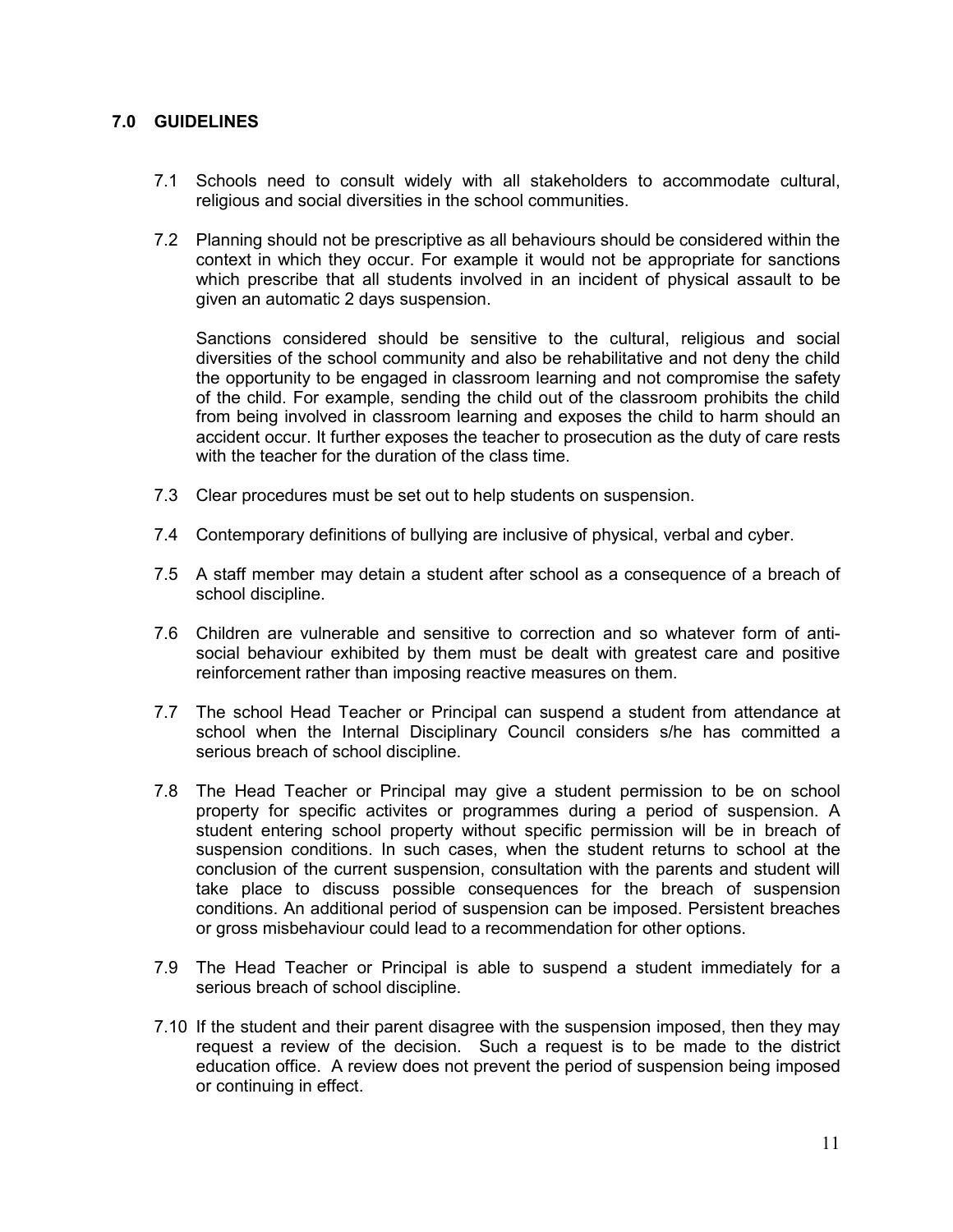- 7.11 If staff have provided opportunities for course requirements to be completed and the student has not done so then staff may impose sanctions upon the student. The Head Teacher or Principal may give a student permission to return to school to submit an assignment, or to complete an assessment task in an isolated environment under staff supervision. Alternatively, upon the student's return from suspension they can be allowed to submit assignments or to complete assessment tasks.
- **8.0 EFFECTIVE DATE………………………………………………………………….**13/07/10
- **9.0 REVIEW DATE………………………………………………………………………**13/07/11

#### **10.0 KEY SEARCH WORDS**

Behaviour Management, Discipline Procedures, Indiscipline, Expulsion, External Disciplinary Council, Internal Disciplinary Council, Planned Strategy, Pro – Social Behaviour, Suspension,

#### **11.0 APPROVED BY THE MINISTER FOR EDUCATION, NATIONAL HERITAGE, CULTURE & ARTS AND YOUTH & SPORTS, HON FILIPE BOLE**

 **13/07/10** 

**--------------------------------------- --------------------------- SIGNATURE DATE**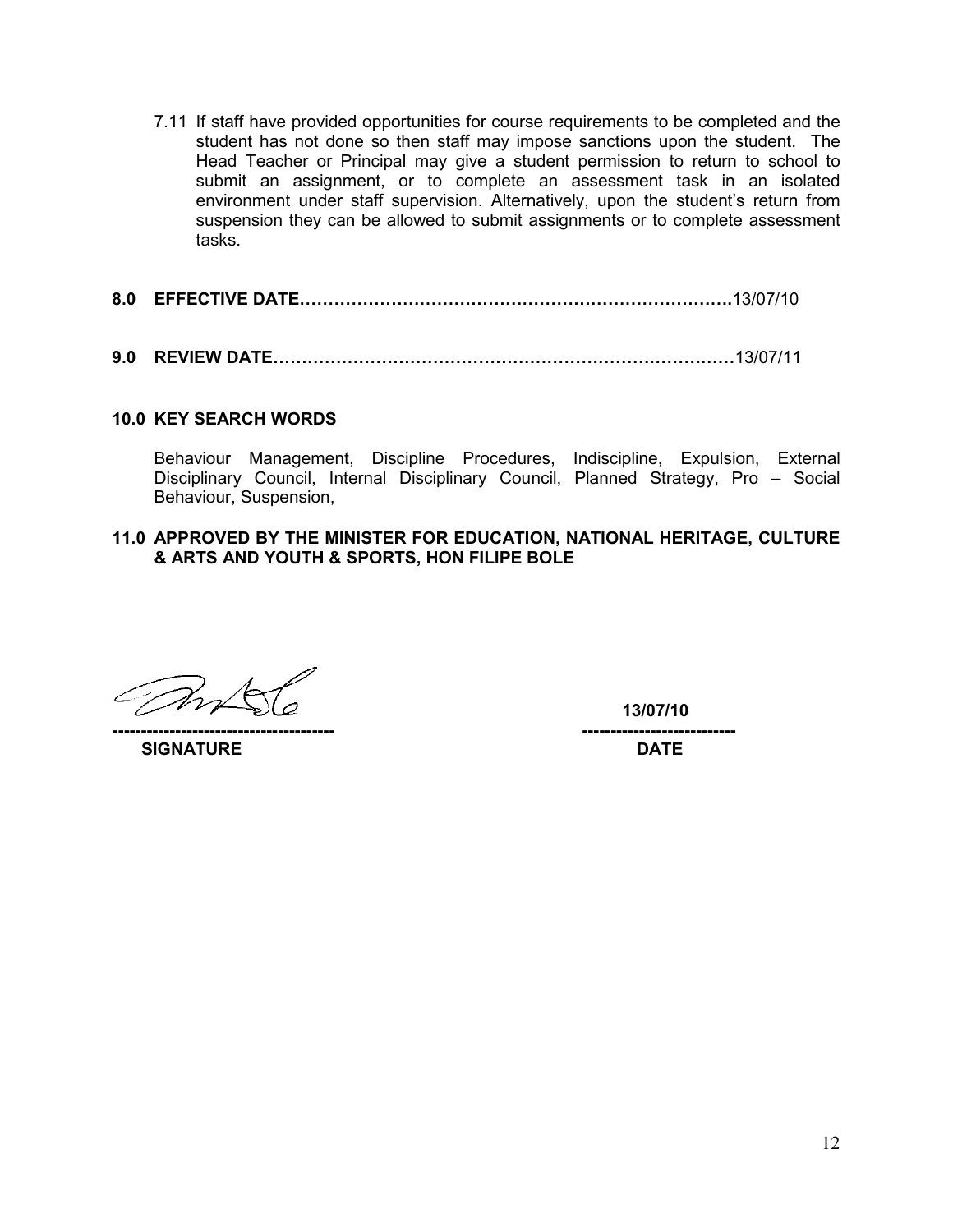# **APPENDICES**

# **A. EXAMPLE GRADE ONE OFFENCES AND MANAGEMENT PROCEDURES**

| <b>Offence</b>                             | <b>Clarification</b> | <b>Action</b>                         | <b>Comments</b>                                                                                                                                                                                     |
|--------------------------------------------|----------------------|---------------------------------------|-----------------------------------------------------------------------------------------------------------------------------------------------------------------------------------------------------|
| <b>Illegal Substances</b>                  | Possession or use    | Immediate<br>suspension for 3<br>days | The substances referred to in<br>this category are those deemed<br>illegal under the Criminal Code.<br>Substances such as marijuana                                                                 |
|                                            | Intent to supply     | Immediate<br>suspension for 5<br>days | and other hard drugs.                                                                                                                                                                               |
| Substance<br>Abuse/Misuse                  | Possession or use    | Immediate<br>suspension for 2<br>days | Incidents involving substances<br>that are not illegal but threaten<br>the good order and proper<br>management of the school.<br>Substances such as cigarettes,<br>alcohol and misuse of prescribed |
|                                            | Intent to supply     | Immediate<br>suspension for 5<br>days | medicines are covered by this<br>category.                                                                                                                                                          |
| Verbal Abuse or<br>Harassment              | <b>Of Students</b>   | Immediate<br>suspension for 2<br>days | Verbal abuse or harassment of<br>staff including offences such as<br>stalking, sexual harassment,<br>sexual innuendo and                                                                            |
|                                            | Of Staff             | Immediate<br>suspension for 3<br>days | <i>manipulation.</i>                                                                                                                                                                                |
| <b>Physical Assault</b><br>or Intimidation | Of students          | Immediate<br>suspension for 3<br>days | Physical intimidation refers to<br>any physically threatening<br>behaviour.                                                                                                                         |
|                                            | Of staff             | Immediate<br>suspension for 5<br>days |                                                                                                                                                                                                     |
| <b>Sexual Assault</b>                      |                      | Immediate 5 day<br>suspension         |                                                                                                                                                                                                     |
| Inciting mass<br>Disobedience or<br>Revolt |                      | Immediate 5 day<br>suspension         |                                                                                                                                                                                                     |
| <b>Wilful Offence</b><br>against Property  |                      | Immediate 3 day<br>suspension         | A wilful offence occurs when<br>there is intent to deface or cause<br>damage to property.                                                                                                           |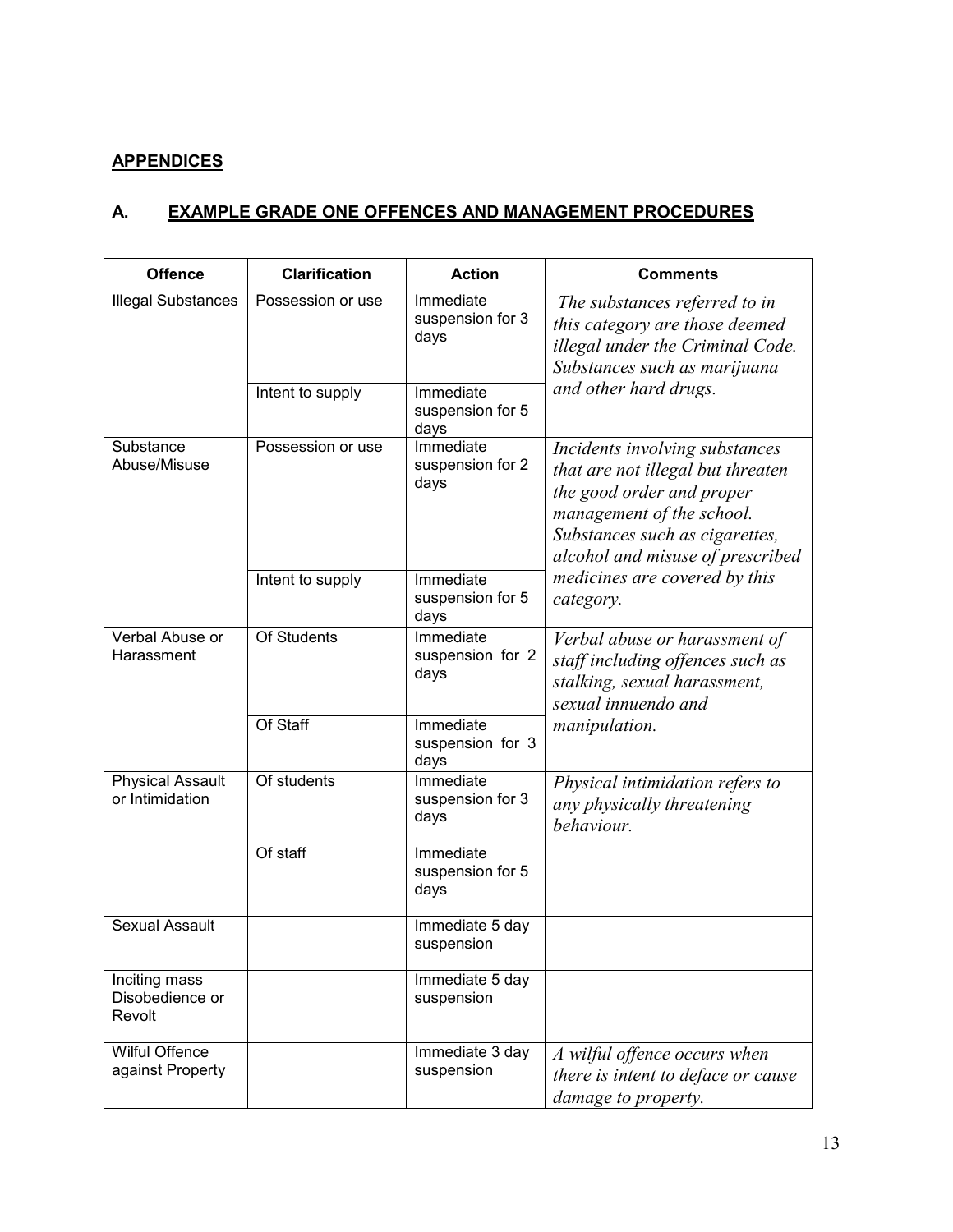# **B. EXAMPLE SCHOOL BASED BEHAVIOUR MANAGEMENT POLICY**

#### **A. Rights and Responsibilities**

All members of the school community have the RIGHT to:

- a. Be treated with courtesy and respect
- b. Enjoy a safe, clean and secure environment in learning
- c. Achieve their educational potential
- d. Be proud of their achievements
- e. To have their property respected

All members of the school community have the RESPONSIBILITY to:

- a. Show a duty of care through respect and courtesy towards each other
- b. Contribute to the overall safety and security of the school environment
- c. Develop their potential and to assist others in doing the same
- d. Ensure that their actions do not discredit the school
- e. Respect student, staff and school property

#### **B. School Rules**

Rules established by the school act as the boundaries for students' behaviour and reflect on the rights and responsibilities of the school's community. These include:

- 1. Designated student access areas:
	- § Students are only permitted in designated areas of the school. Some areas are out of bounds to students.
	- § Students are only allowed in learning areas when a staff member is present or written permission is obtained.
- 2. Leaving the school ground:
	- § Students may only leave the school ground during the school day after obtaining a permission note from the office.
- 3. Students out of class during lesson:
	- § Students out of class during lesson time must carry an appropriate permission note signed by a teacher.
- 4. Prohibited substances:
	- Cigarettes are not permitted in schools
	- **■** Immediate suspension will apply to all events involving prohibited substances on the school premises. These include alcohol, illegal drugs and other substances which may be used for illicit purposes.
- 5. Student compliance:
	- a. Students must follow the instructions of teachers.

#### **C. Staff Roles and Responsibilities in Student Behaviour Management**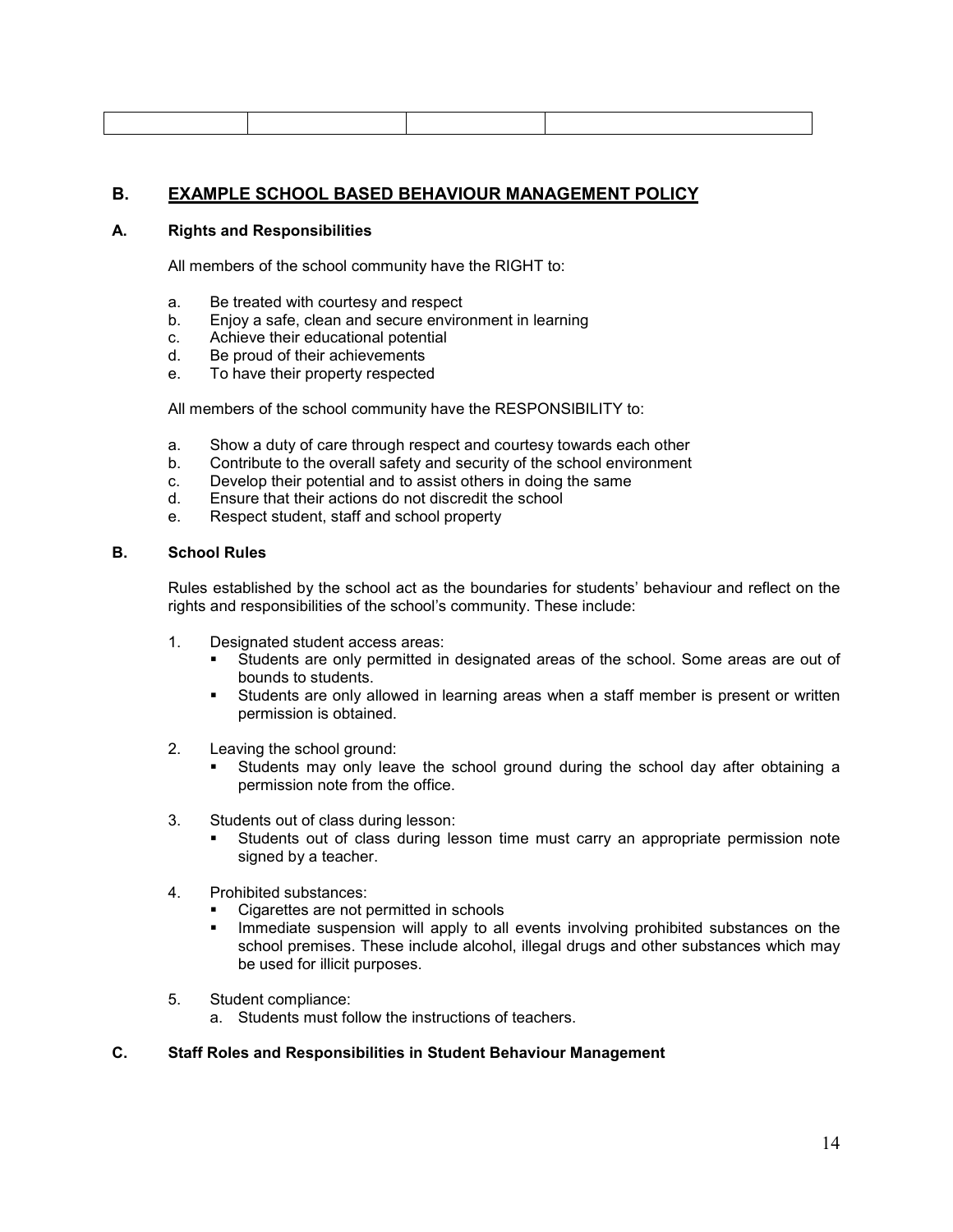The behaviour management policy has adopted a whole-school approach to student behaviour management. To maximize the effectiveness of this approach, the following teachers' roles and responsibilities are vital:

- b. Create a positive environment. Reinforce appropriate behaviour by encouragement, reward and praise (for example, use of letter of commendation).
- c. Be conversant with and implement classroom management practices and procedures which reflect current good practice.
- d. Be aware of the school and classroom rules and display them in the classroom.
- e. Be consistent in approach and fair in application of behavioural consequences.
- f. Focus on student's behaviour rather than the student.
- g. Engage students in the formulation of classroom and school rules. Rules should complement all of the stated rights of the school community.
- h. Place emphasis on the resolution of difficulties and conflict.
- i. Complete a student behaviour report whenever there is a behaviour related problem.
- j. Follow up and follow through on behaviour management issues.
- k. Be familiar with relevant school policies.

#### **D. Guidelines for discussion of Behaviour Management Issues**

#### **Problem clarification**

 A phenomenological approach, that is creating an element of trust within children and providing an environment free of fear and stress should be adopted firstly in creating an atmosphere of trust within the students. Let the student know that all aspects of confidentiality will be maintained in dealing with the problem. Let the student reflect on own behaviour. Note down the central cause of the problem and the attributing factors to the problem.

#### **Working towards a shared picture of Problem**

Make a diagrammatic representation to further understand the problem. Share the nature of the problem with the staff and solicit their opinion on avenues suitable to solving the problem. Be approachable not aggressive. Talk about the possible effects the problem could have on the child as well as on others.

#### **Challenge the Student**

Challenging is a process which:

- a. Provides information /summarises the problem from a school perspective
- b. Helps the student to determine the possible outcomes of such misbehaviours
- c. Concentrates on strengths/assets the student has rather than emphasizing weaknesses
- d. Avoids being negative
- e. Encourages a student to make appropriate change, and f. Sets reasonable and attainable behavioural goals.
- Sets reasonable and attainable behavioural goals.

#### **Setting goals**

Help the student to define goals that are:

- a. Specific, clear and within a reasonable time-line;
- b. Measurable
- c. Realistic
- d. Adequate
- e. Understood clearly by the student and accepted as their own.

#### **E. Documented Plans**